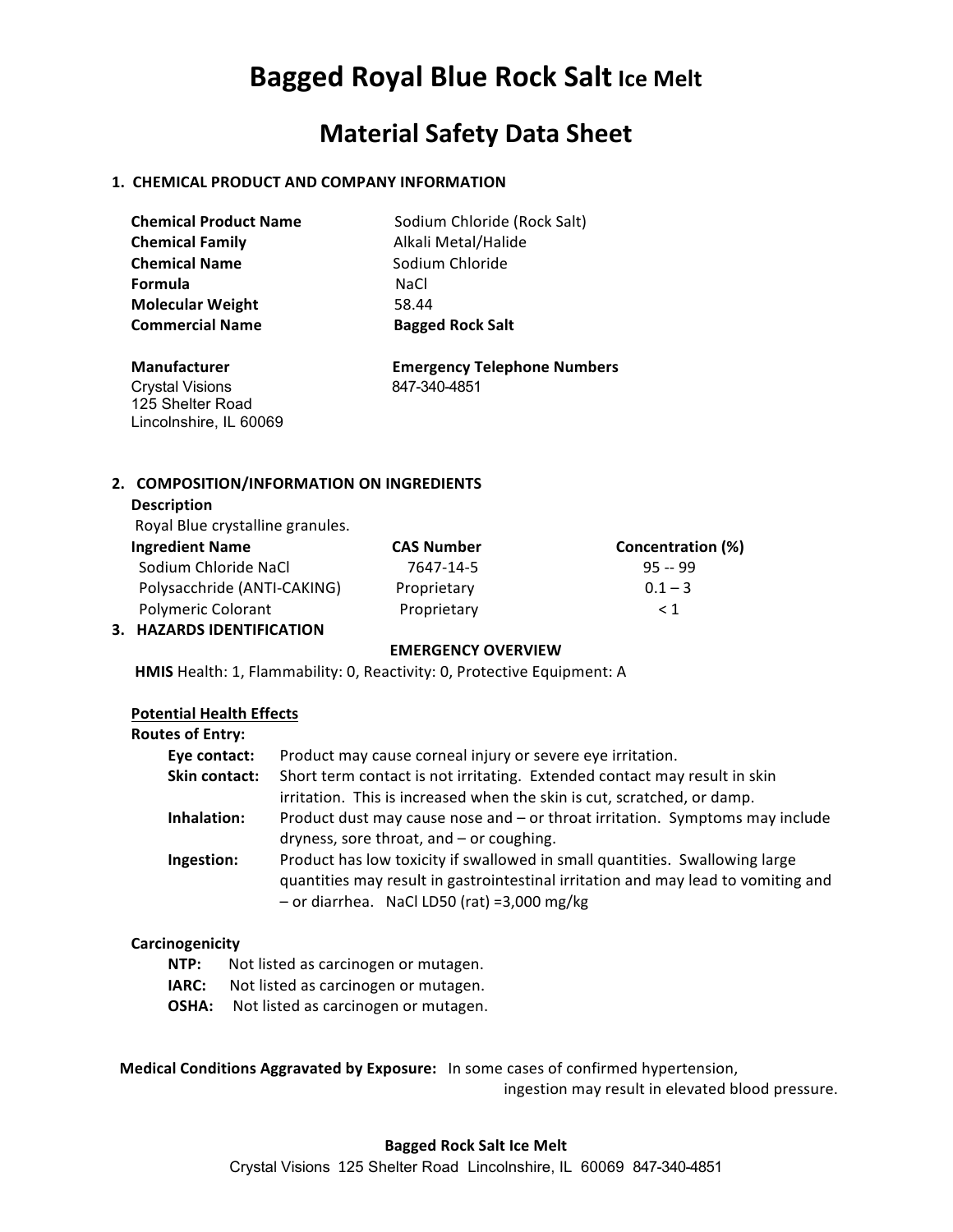# **Bagged Royal Blue Rock Salt Ice Melt**

#### **4. FIRST AID MEASURES**

| <b>First Aid for Eyes:</b>       | For eye contact, flush with water immediately, lifting eyelids occasionally. If |
|----------------------------------|---------------------------------------------------------------------------------|
|                                  | present, remove contact lenses. Seek medical attention if irritation persists.  |
| <b>First Aid for Skin:</b>       | Remove clothing from affected area. Wash skin thoroughly and rinse carefully.   |
|                                  | Seek medical attention if irritation persists                                   |
| <b>First Aid for Inhalation:</b> | If person breathes large quantities, remove to fresh air at once. Seek          |
|                                  | medical attention for any breathing difficulty. If breathing stops, apply       |
|                                  | artificial respiration immediately.                                             |
| <b>First Aid for Ingestion:</b>  | Less than a few grams would not be harmful. For larger quantities, drink        |
|                                  | large amounts of water or milk.                                                 |

#### **5. FIRE AND EXPLOSION MEASURES**

**Flash Point: N/A** 

**Extinguishing Media:** N/A. This product in nonflammable. Use media suitable for surrounding fire. **Special Fire Fighting Procedures: N/A** 

# **6. ACCIDENTAL RELEASE MEASURES**

**Spill or Leak Procedures:** Contain spills to prevent contamination of water supply or sanitary Sewer system. Vacuum or sweep into containers for proper disposal.

#### **7. HANDLING AND STORAGE**

**Storage Temperature (min./max.):** Avoid humid or wet conditions as product will cake and become hard.

**Special Sensitivity:** Avoid contact with strong acids and strong oxidizing agents. Handling and Storage Precautions: Becomes hygroscopic at 75% humidity.

#### **8. EXPOSURE CONTROLS/PERSONAL PROTECTION**

| <b>Eye Protection Requirements:</b>  | Eyeglasses or goggles should be worn in dusty areas.             |
|--------------------------------------|------------------------------------------------------------------|
| <b>Skin Protection Requirements:</b> | Protection clothing may be worn in dusty areas, but is generally |
|                                      | not required.                                                    |

**Respiratory/Ventilation Requirements:** NIOSH/MSHA approved respirator for particulates. **Exposure Limits: Not listed.** 

# **9. PHYSICAL AND CHEMICAL PROPERTIES**

**Physical Form:** Crystalline granules. **Color:** Off white to opaque. **Odor: Slight. Boiling Point (760mm Hg) (°C):** 1465 (2575.5°F) **Melting Point/Freezing Point (°C):** 801 (1473.8°F) **pH:** 6.7 -10.0 **Solubility in Water (%): 100 Specific Gravity (H<sub>2</sub>O = 1): 2.16 Bulk Density (lbs. /ft<sup>3</sup> ):** 65-83 **% Volatile by Weight:** N/A **Vapor Pressure (mm Hg/747<sup>°</sup>C):** N/A **Vapor Density (Air=1):** N/A